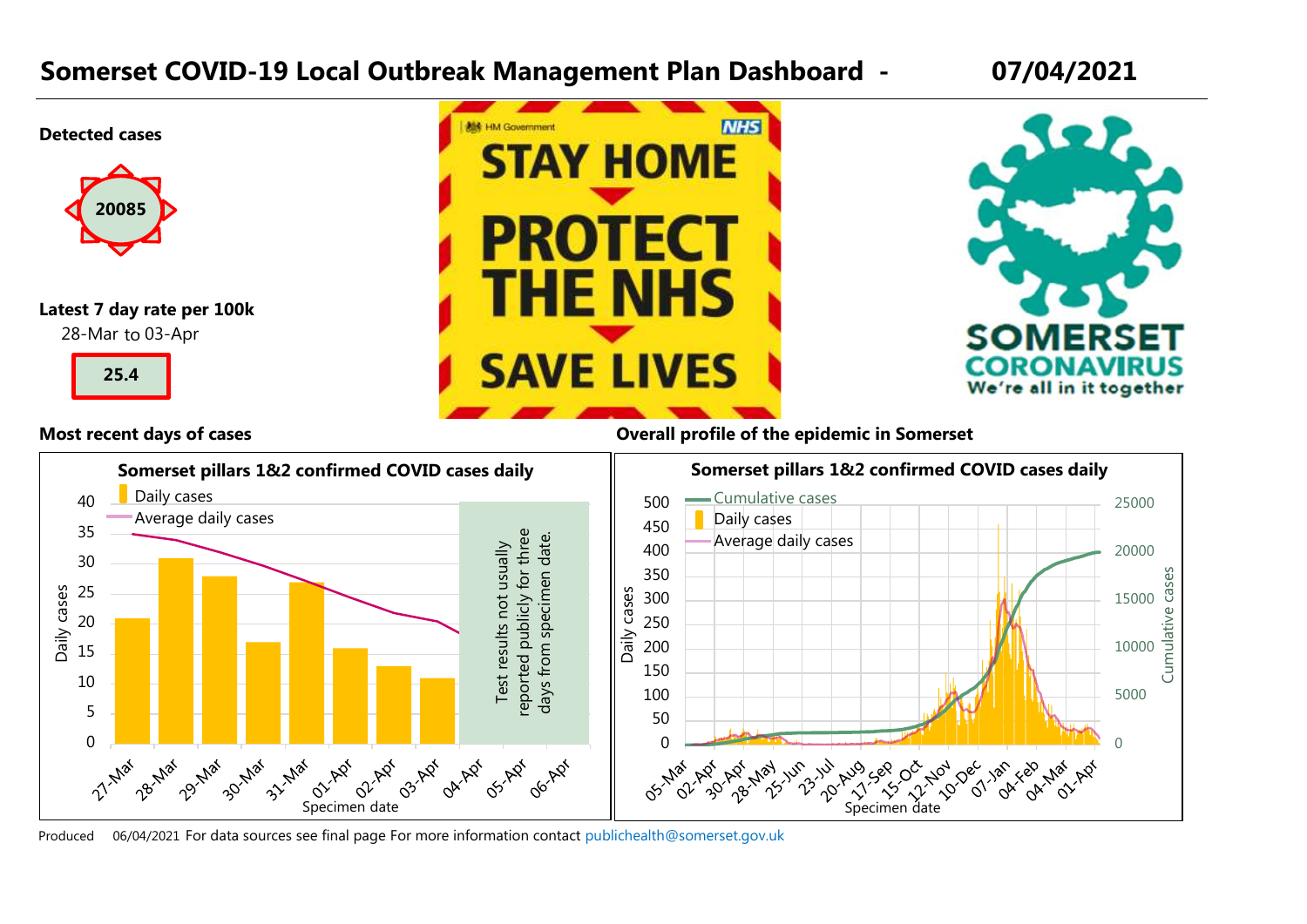# **Somerset COVID-19 Local Outbreak Management Plan Dashboard - Cases**

#### **Weekly cases (excludes most recent three days with incompletely reported results)**

| <b>District</b>     | 07-Mar<br>to 13-Mar | 7 day rate<br>per 100k | 14-Mar<br>to 20-Mar | 7 day rate<br>per 100k | 21-Mar<br>to 27-Mar | 7 day rate<br>per 100k | 28-Mar<br>to 03-Apr | 7 day rate<br>per 100k |
|---------------------|---------------------|------------------------|---------------------|------------------------|---------------------|------------------------|---------------------|------------------------|
| Mendip              | 38                  | 32.9                   | 22                  | 19.0                   | 32                  | 27.7                   | 14                  | 12.1                   |
| Sedgemoor           | 54                  | 43.8                   | 73                  | 59.3                   | 66                  | 53.6                   | 50                  | 40.6                   |
| Som W & Taun.       | 34                  | 21.9                   | 26                  | 16.8                   | 32                  | 20.6                   | 26                  | 16.8                   |
| <b>Sth Somerset</b> | 95                  | 56.4                   | 76                  | 45.1                   | 115                 | 68.3                   | 53                  | 31.5                   |
| <b>Somerset</b>     | 221                 | 39.3                   | 197                 | 35.0                   | 245                 | 43.6                   | 143                 | 25.4                   |



Produced 06/04/2021 For data sources see final page [For more information contact p](mailto:publichealth@somerset.gov.uk)ublichealth@somerset.gov.uk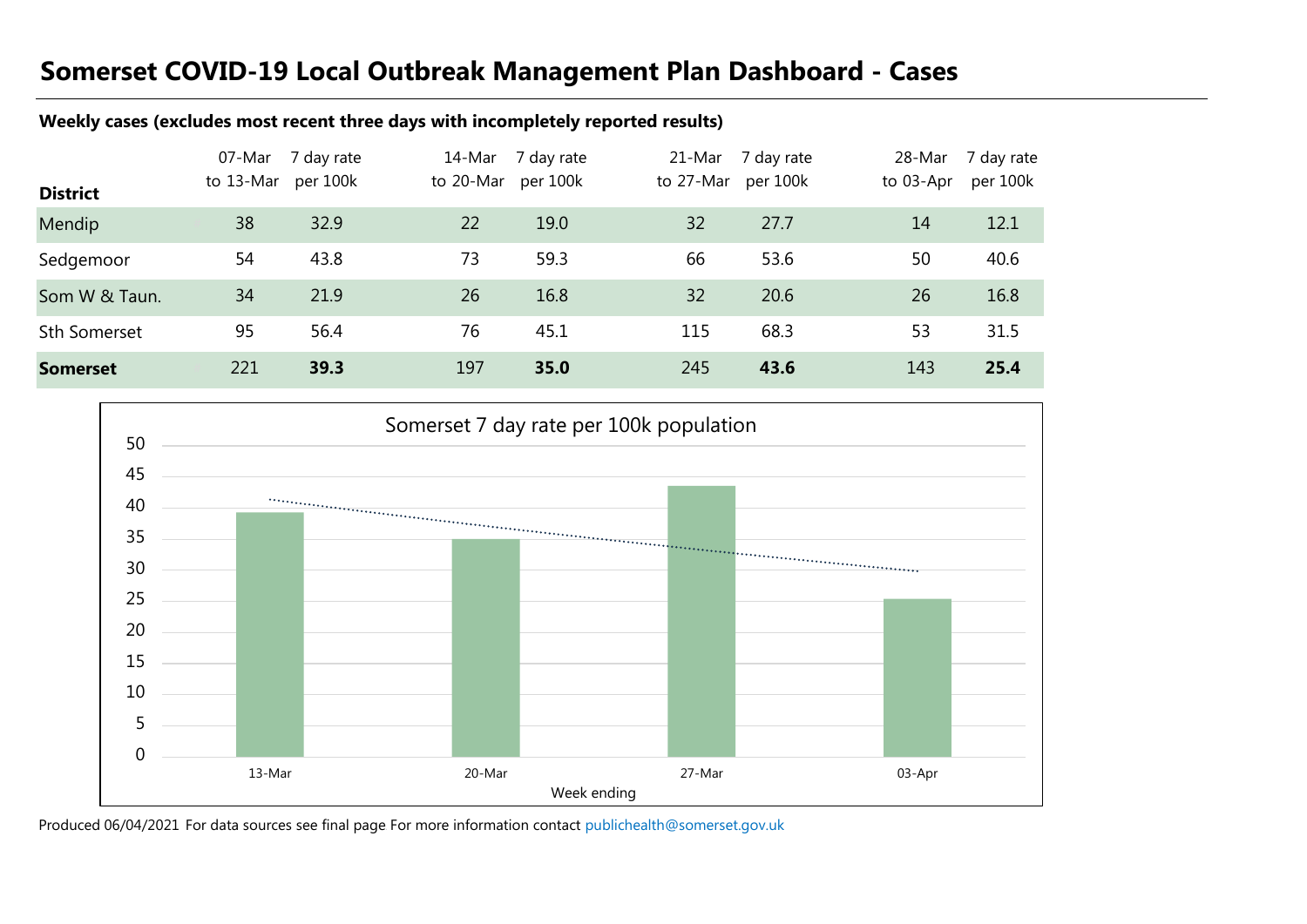

#### **Somerset COVID-19 Local Outbreak Management Plan Dashboard - Cases Map**

#### **Date range 28-Mar 03-Apr**

March 2021 - we have updated the colour scheme to reflect the new lower case numbers.

The numbers in this map show the current cases in the past 7 days, the colour of the tag shows the equivalent rate of positive cases per 100,000 population over a 7 day period. Case numbers in Taunton, Wellington, Chard, Yeovil, Bridgwater and Frome have been combined across the urban area with rates based on the combined area population.

#### **Weekly rate per 100k**

| $200+$    |
|-----------|
| 100 - 199 |
| 70 - 99   |
| 40 - 69   |
| <40       |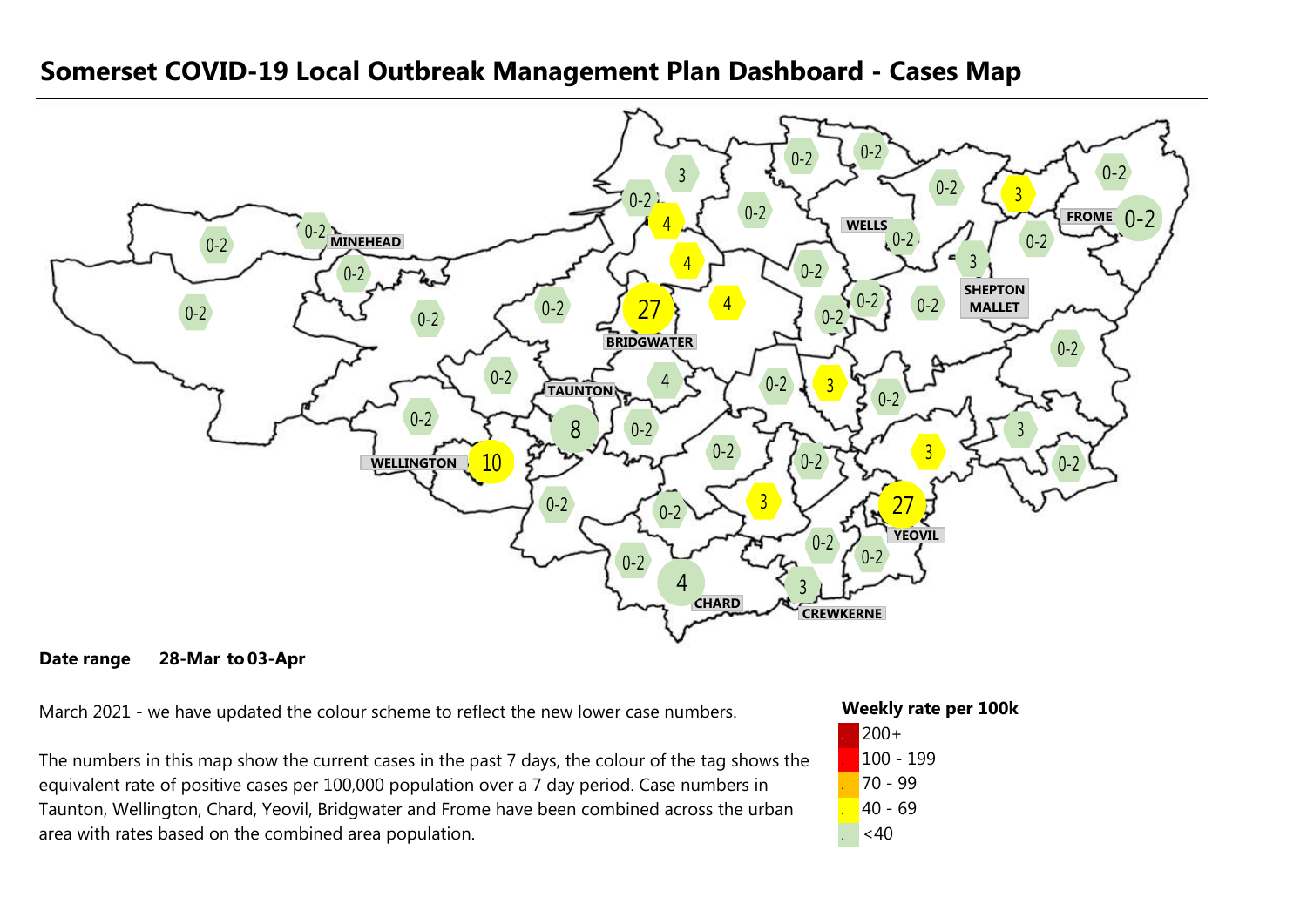#### **Somerset COVID-19 Local Outbreak Management Plan Dashboard - Wider Context**

| Latest R number range for the South West                       | What is R?                                                                                                                                                     | <b>Region</b>   | R                     |
|----------------------------------------------------------------|----------------------------------------------------------------------------------------------------------------------------------------------------------------|-----------------|-----------------------|
|                                                                | The reproduction number (R) is the                                                                                                                             | UK              | None agreed this week |
| $0.7 - 1.0$                                                    | average number of secondary infections<br>produced by 1 infected person.                                                                                       | England         | $0.8 - 1.0$           |
|                                                                |                                                                                                                                                                | East of England | $0.7 - 1.0$           |
| Last updated on Friday 02 Apr 2021                             | An R number of 1 means that on<br>average every person who is infected<br>will infect 1 other person, meaning the<br>total number of new infections is stable. | London          | $0.7 - 1.0$           |
| Produced by:                                                   |                                                                                                                                                                | Midlands        | $0.7 - 1.0$           |
| UK Government Scientific Advisory Group for Emergencies (SAGE) |                                                                                                                                                                | NE and Yorks    | $0.8 - 1.0$           |
|                                                                |                                                                                                                                                                | North West      | $0.8 - 1.0$           |
|                                                                |                                                                                                                                                                | South East      | $0.7 - 1.0$           |
|                                                                |                                                                                                                                                                | South West      | $0.7 - 1.0$           |



Produced 06/04/2021 For data sources see final page [For more information contact p](mailto:publichealth@somerset.gov.uk)ublichealth@somerset.gov.uk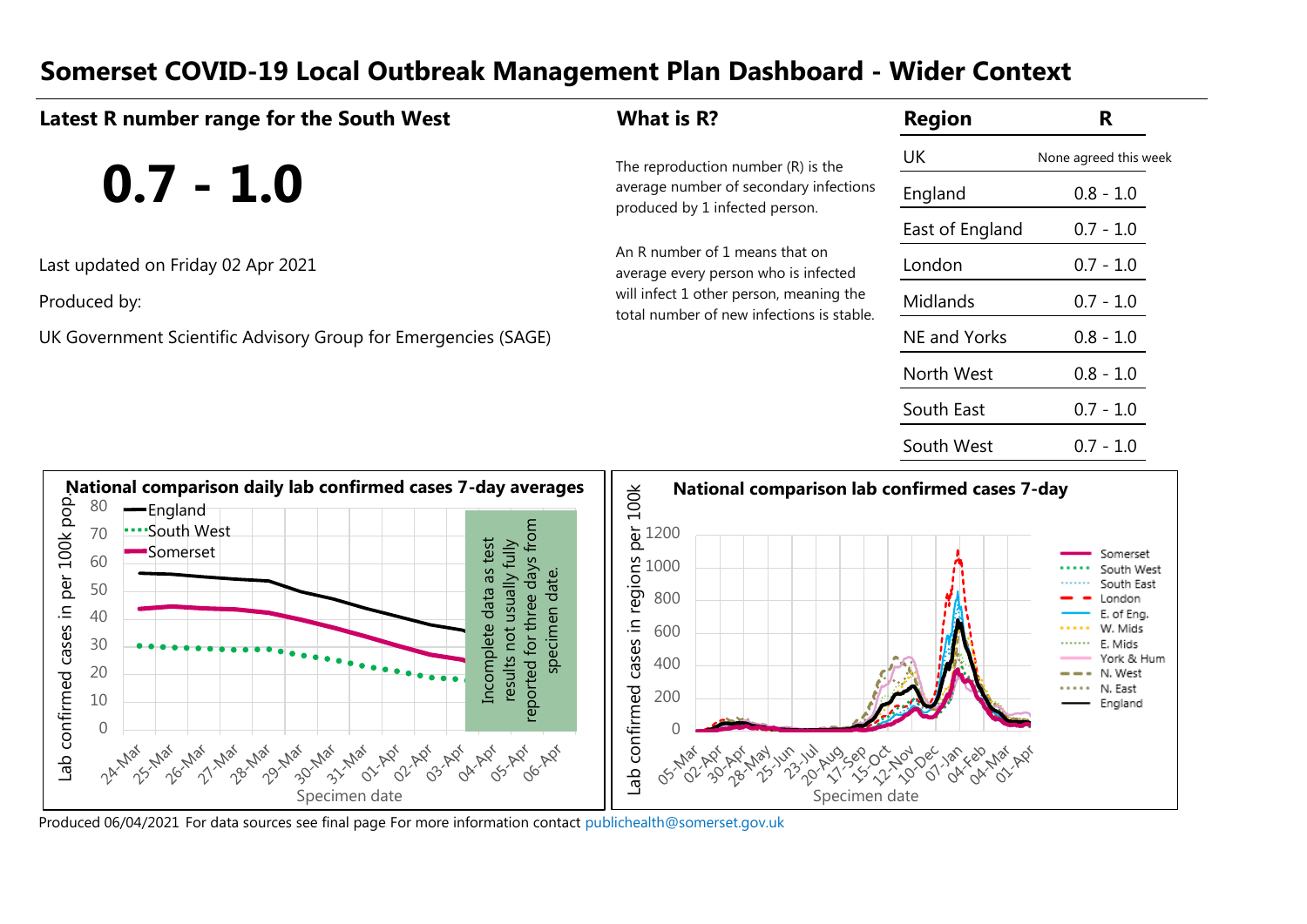

#### **Somerset COVID-19 Local Outbreak Management Plan Dashboard - Deaths**

Produced 06/04/2021 For data sources see final page.[For more information contact p](mailto:publichealth@somerset.gov.uk)ublichealth@somerset.gov.uk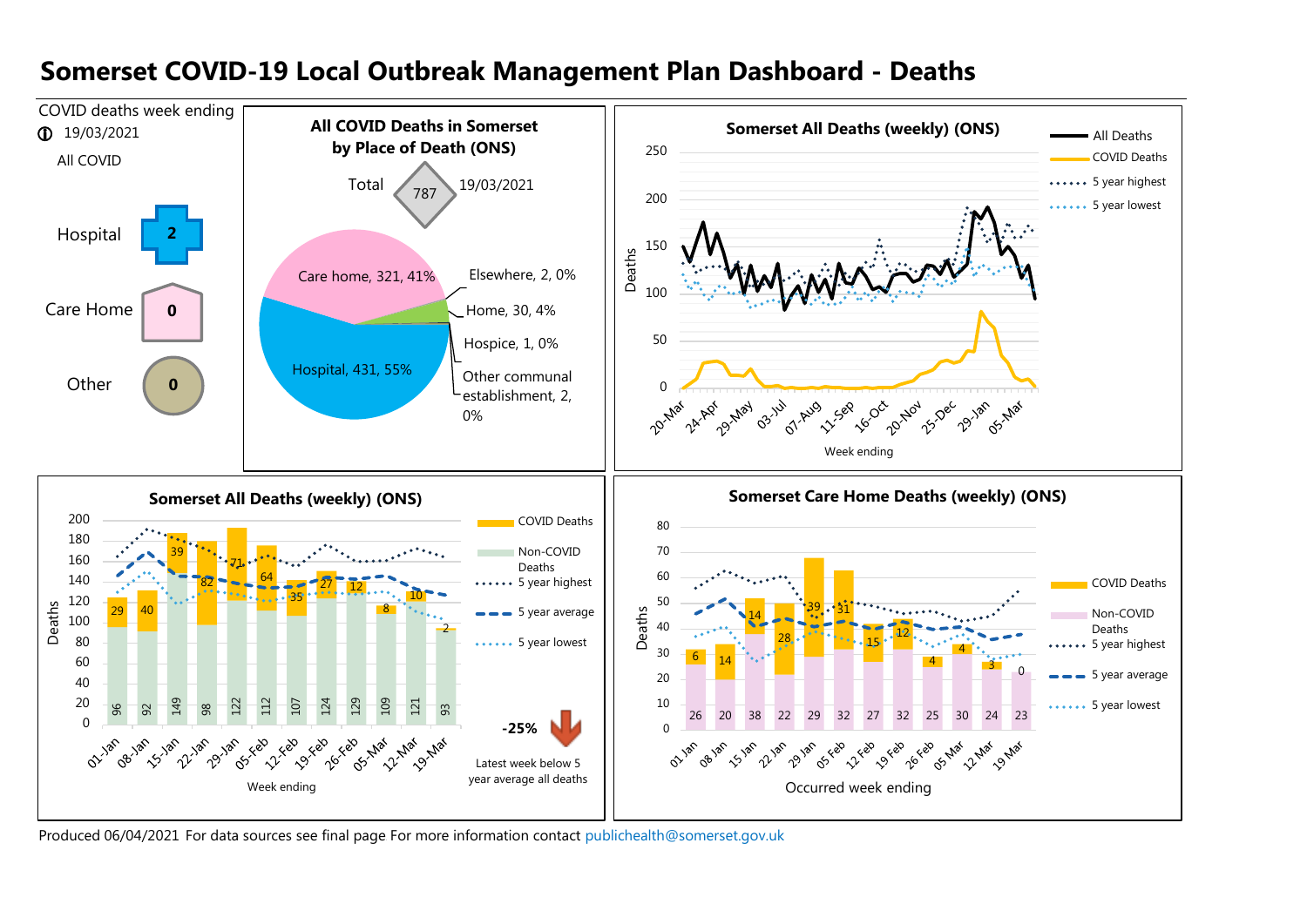#### **Somerset COVID-19 Local Outbreak Management Plan Dashboard - District focus**



Produced 06/04/2021 For data sources see final page [For more information contact p](mailto:publichealth@somerset.gov.uk)ublichealth@somerset.gov.uk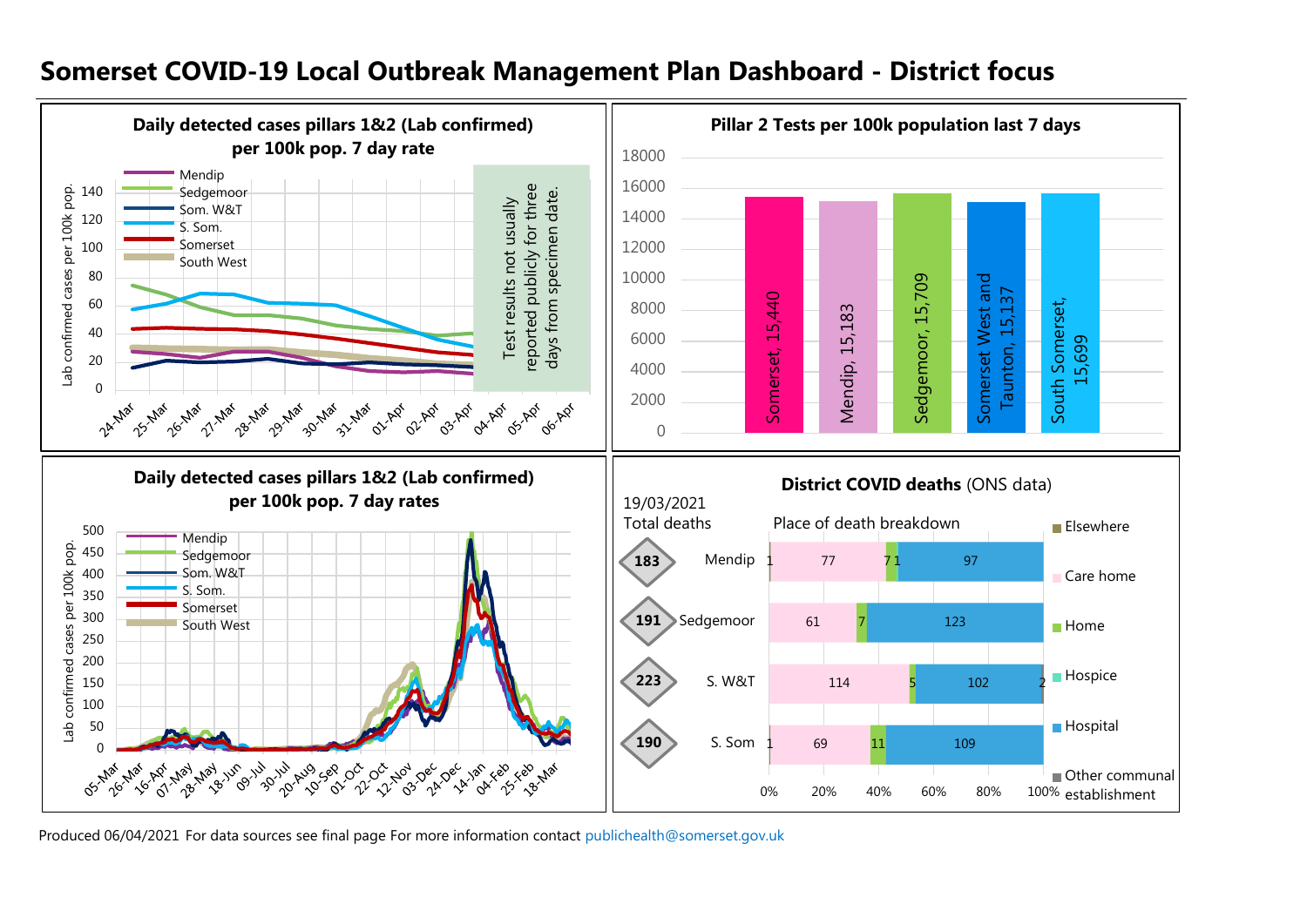## **Somerset COVID-19 Local Outbreak Management Plan Dashboard - COVID Vaccinations**

This page will be further developed once there is more routinely available data published nationally.

[Co](https://www.somersetccg.nhs.uk/health/local-services/health-services-during-coronavirus/covid-19-vaccinations-in-somerset/)vid-19 vaccinations in Somerset - Somerset CCG This vaccination data is NHS data, reported here with the agreement of the Somerset Clinical Commissioning Group. Specific queries regarding vaccination need to be directed towards the NHS. For more information on the local COVID-19 Vaccination Programme please see



Population numbers are based on ONS 2019 estimates hence potential for uptake over 100%.